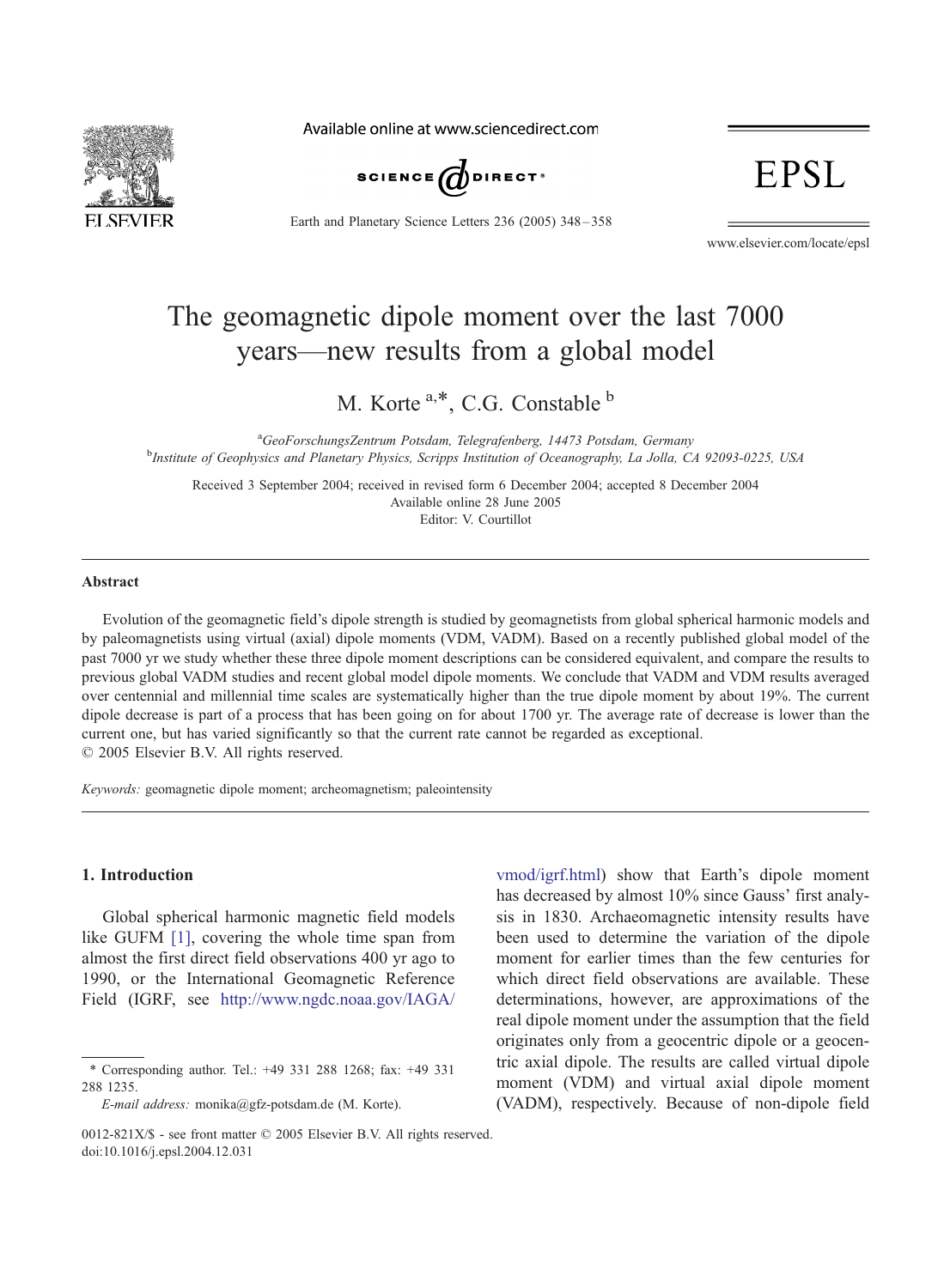contributions results from different regions can differ significantly [\[2\]](#page-10-0). Averaging global results and/or averaging over several hundred years is usually assumed to average out non-dipolar influence. McElhinny and Senanayake [\[3\]](#page-10-0) determined the VADM variation for the past 50 000 yr. Yang et al. [\[4\]](#page-10-0) repeated the study for the last 12 000 yr with an updated data set of almost three times as many data. Recently, Genevey et al. [\[5\]](#page-10-0) compiled and critically evaluated another global intensity data set spanning the past 10 000 yr mainly for the purpose of global field modeling, but also to study VADM results. The different results agree well for some parts of the overlapping time span but show significant differences for others.

Recently the first continuous global spherical harmonic field models based on archaeo- and paleomagnetic data including the absolute intensity compilation by Genevey et al. [\[5\]](#page-10-0) have been developed [\[6\].](#page-10-0) CALS7K.2 (Continuous model of Archaeomagnetic and Lake Sediment data of 7 kyr) covers the past 7000 yr from 5000 BC to 1950 AD. The dipole moment for this model is systematically and significantly lower than the above-mentioned VADM results, although it shows the same general trends. We investigate the source of these discrepancies which are illustrated in Fig. 1.

We consider several possible explanations related to the quality and distribution of the data, and the influence of non-dipole fields and both temporal and spatial data distribution. The intensity data sets used in earlier VADM compilations may be systematically different from that used for CALS7K.2. Also the data to which the model are fit are predominantly direc-



Fig. 1. Comparison of dipole moments: SHA dipole moment of CALS7K.2 (—), averaged VADMs from intensity data on which CALS7K.2 is based (O) and previous results from McElhinny and Senanayake [\[3\]](#page-10-0)  $(\Diamond)$  and Yang et al. [\[4\]](#page-10-0)  $(\triangle)$ , respectively.

tional measurements while the field strength, i.e. the scaling, is governed by the intensity data. In an ideal case, with infinitely dense and accurate data, and a magnetic field with no more than two poles, the scaling is independent of the directions [\[7\].](#page-10-0) In practice, fit to intensity data can be improved to a certain degree at the cost of fit to directional data and vice versa. VDMs and VADMs do not take into account the non-dipole contributions to the field. Temporal and spatial averaging are used in an attempt to cancel out these contributions. It seems unlikely, however, that they completely cancel over time spans of a few centuries, especially considering the very uneven global distribution of data. Consequently VDMs and VADMs may be too high compared to dipole moments obtained by spherical harmonic analysis (SHA).

We use the CALS7K.2 model along with the intensity data set from which it was derived to address the question whether VADMs/VDMs and SHA dipole moment are quantitatively comparable. The influence of data distribution on VDM/VADM results is investigated and implications for studies of dipole moment variation are discussed.

# 2. Determination of dipole moment, VDM and VADM

We have to distinguish among three different dipole moments, which are commonly determined in the following ways. In spherical harmonic analysis (SHA) global field observations are fit by a series of multipole Gauss coefficients. The first three coefficients,  $g_1^0, g_1^1$  and  $h_1^1$  describe the contribution of a geocentric dipole. This dipole may be tilted about the rotation axis with  $g_1^0$  being the axial contribution. In SHA models from recent data the contribution from an axial dipole tilted by approximately  $11^\circ$  accounts for more than 98% of the geomagnetic field in terms of power at the Earth's surface. The magnetic dipole moment  $M$  is given by

$$
M = \frac{4\pi}{\mu_0} R^3 \sqrt{\left(g_1^0\right)^2 + \left(g_1^1\right)^2 + \left(h_1^1\right)^2} \tag{1}
$$

with  $R = 6371.2$  km the average radius of the Earth and  $\mu_0$ =4 $\pi \cdot 10^{-7}$  Vs/(Am) the permeability of free space.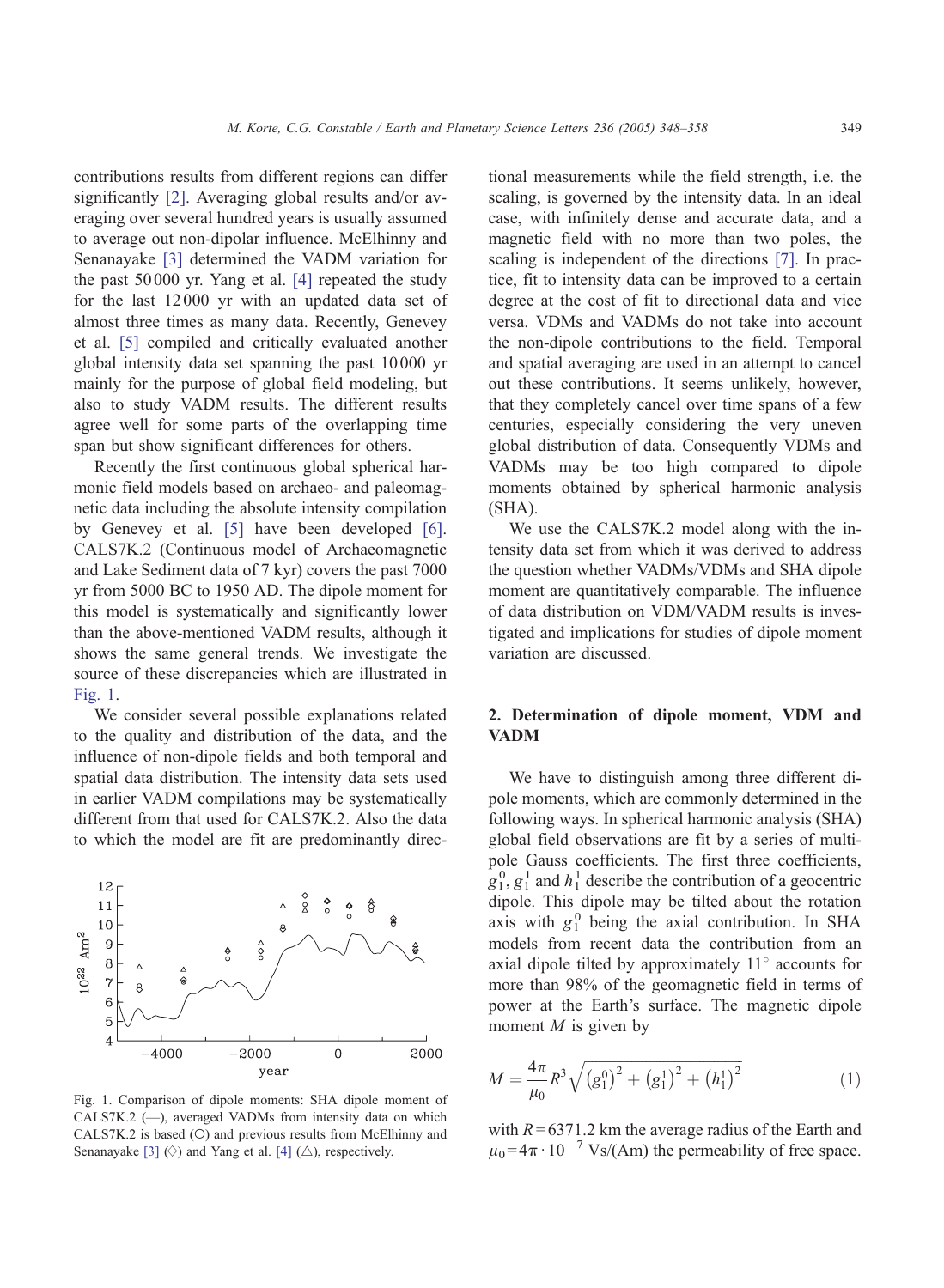In paleomagnetism, VDM and VADM are determined from paleointensity results (e.g. [\[8\]\)](#page-10-0). For an intensity measurement  $F$  a dipole moment  $P$  is obtained by

$$
P = \frac{4\pi}{\mu_0} R^3 \frac{F}{\sqrt{1 + 3\cos^2\theta}}.
$$
\n<sup>(2)</sup>

If  $\theta$  is geomagnetic colatitude, then P is the VDM, the magnetic moment of a geocentric dipole. If  $\theta$  is geographic colatitude, then  $P$  is the VADM, the magnetic moment of an axial geocentric dipole. In either case contributions of higher degree and order cannot be taken into account. The presence of such contributions in the geomagnetic field thus leads to deviations of VDM and VADM from the actual geocentric or axial geocentric dipole moment. The practical difference between VDM and VADM arises from the fact that the geomagnetic colatitude  $\theta$  can be determined if inclination  $I$  is known through

$$
tanI = 2cot\theta.
$$
 (3)

Inclination information, however, is often not available along with intensity results. Then only VADMs can be determined. While Yang et al. [\[4\]](#page-10-0) calculated solely VADMs, McElhinny and Senanayake [\[3\]](#page-10-0) used VDMs where possible and their final results are a combination of about equal numbers of VDMs and VADMs.

### 3. Data and characteristics of the global model

Genevey et al. [\[5\]](#page-10-0) compiled a new global data set of archaeointensity data spanning the past 10 000 yr. For this study we only use data from the past 7000 yr because that is the longest extent of a continuous global SHA model [\[6\].](#page-10-0) For the time interval between 5000 BC and 1950 AD the number of data is 3188. As in the previous VADM studies and discussed in detail by Genevey et al. [\[5\]](#page-10-0) the global distribution is far from even. Table 1 gives an overview for different regions. Almost half of the data are from the European region. The bulk of the remaining data are from Asia, and from the whole Southern hemisphere there are only 167 values coming from small regions in South America and Australia. The data compilation comes with error estimates. For the global model described

Table 1 Number of intensity data in different regions

| reduced of interiory data in different regions |              |                 |  |  |  |
|------------------------------------------------|--------------|-----------------|--|--|--|
| Region                                         | Total number | Depleted number |  |  |  |
| Europe                                         | 1502         | 1492            |  |  |  |
| Asia                                           | 1265         | 1209            |  |  |  |
| North America                                  | 242          | 226             |  |  |  |
| Southern hemisphere                            | 167          | 165             |  |  |  |
| Global                                         | 3188         | 3092            |  |  |  |

below, all data were initially used and a few data (3%) were subsequently rejected as outliers due to their large misfit with a preliminary model (see Korte and Constable [\[6\]](#page-10-0) for details). Note that the rejected data were not necessarily the least reliable according to their error estimates, confirming that these estimates reflect to a large degree only our knowledge (or lack thereof) about the data rather than the actual quality. The average error estimate is  $11 \mu T$  in both the total and the depleted intensity data sets, which is quite large.

The almost normally distributed residuals have a bias of 3.6  $\mu$ T, i.e. model predictions on average are slightly lower than the data. This is not caused by over-regularization, but due to a combination of weighting the data by the uncertainty estimates and the fact that the fit to directional and intensity data is not completely independent, i.e. intensity does not act purely as scaling factor. The measurement uncertainty estimates for intensity are percentage errors, which means that there is a certain correlation between high values and large error estimates so that minimising the root mean square (rms) misfit can introduce a bias in the residuals. The bias, moreover, cannot be reduced by increasing the dipole moment without unreasonably increasing the misfit to the directional data in the modeling, so it must reflect measurement error in the data or non-dipole field structure of higher degree and order than in CALS7K.2.

We will compare the results from the full and the depleted intensity data set of 3092 values in this study. Table 1 gives the comparison of numbers per region. [Fig. 2](#page-3-0) shows the global data distribution for the time intervals used in this study by contouring the logarithm of data concentration by area, in effect a kind of density function for observations. The scale is such that the integral over the whole Earth's surface returns the total number of data points within the time interval. For details of this computation see Korte et al. [\[9\].](#page-10-0)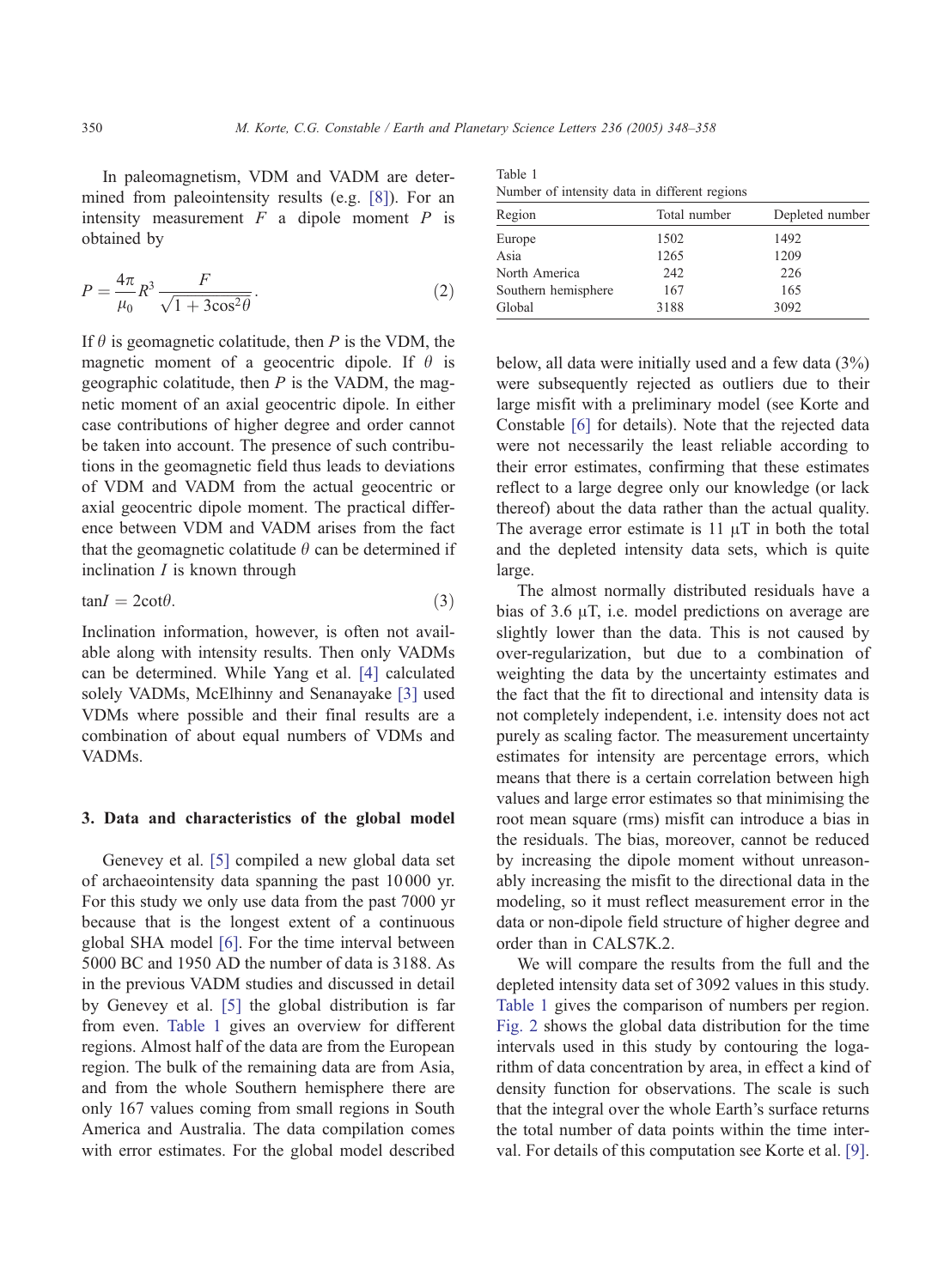<span id="page-3-0"></span>

Fig. 2. Contoured concentration of intensity data through time for the time intervals used in this study.

The figure is given for the total number of data but can also be taken as representative for the depleted data, as the rejected data are not concentrated in a specific region.

The calculation of VADMs by Eq. (2) from the intensity data is straightforward and had already been carried out by Genevey et al. [\[5\].](#page-10-0) The averaging intervals were chosen the same as in the former studies by McElhinny and Senanayake [\[3\]](#page-10-0) and Yang et al. [\[4\],](#page-10-0) namely 500 yr back to 2000 BC and 1000 yr for earlier times. The original reason for choosing two different intervals was the fact that fewer data exist for the earlier epochs so that 500 yr do not contain

enough individual results to give a good average. This is still a valid argument as can be seen from the histogram of temporal distribution in the paper by Genevey et al. [\[5\].](#page-10-0)

The global model CALS7K.2 [\[6\]](#page-10-0) is based on the intensity data compilation and archaeomagnetic and lake sediment declination and inclination data [\[9\].](#page-10-0) The spatial basis is regularized spherical harmonics up to degree and order 10 of which the first 4 to 5 degrees can be reliably resolved. The temporal continuity is given by cubic B-splines. A comparison of spatial power spectra ([Fig. 3\)](#page-4-0) shows that compared to recent models with much better resolution but shorter time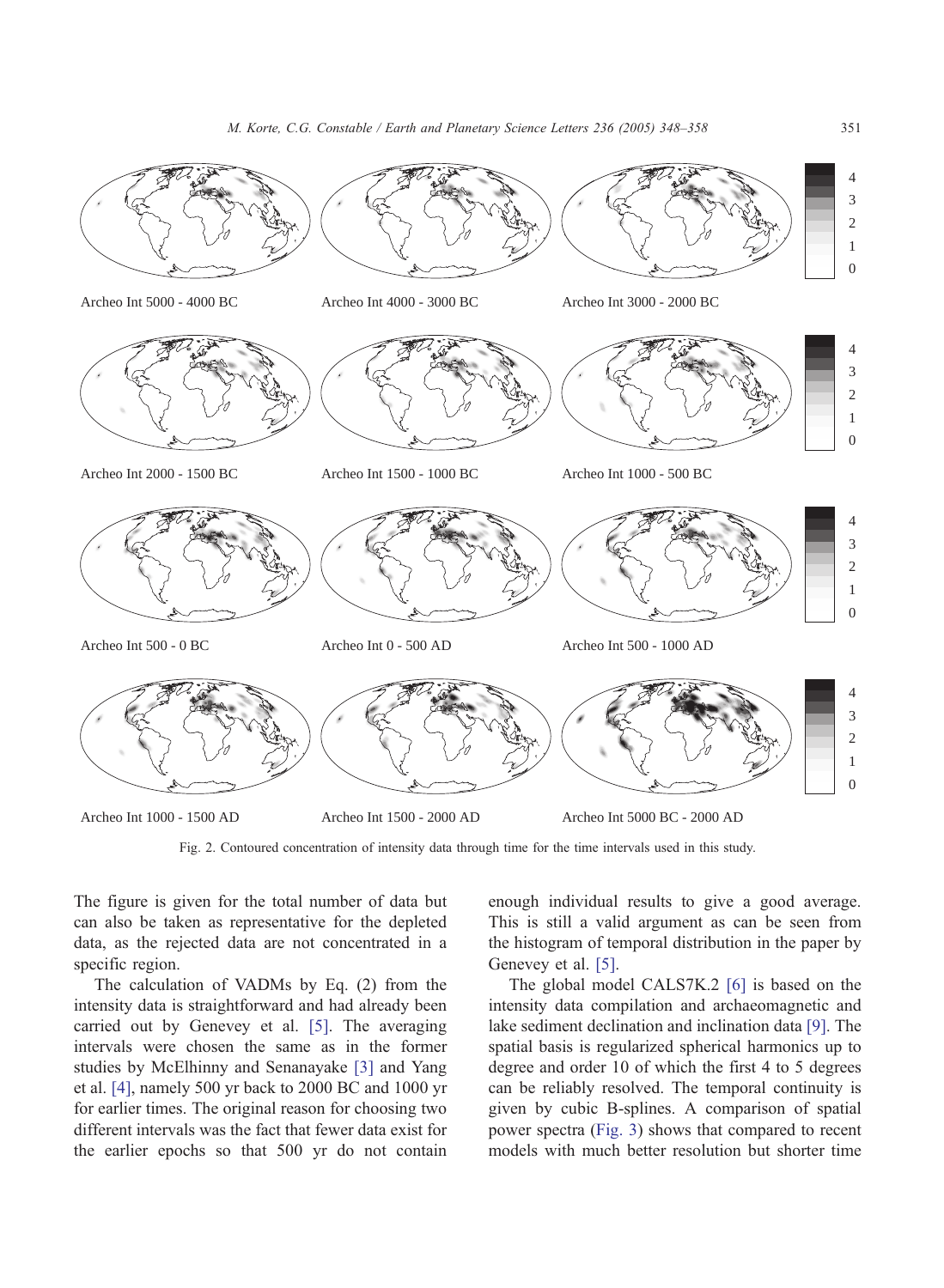<span id="page-4-0"></span>

Fig. 3. Geomagnetic field spectrum of archaeomagnetic model CALS7K.2 (O), historical model GUFM  $[1] (\triangle)$  $[1] (\triangle)$  and recent satellite model POMME  $[12]$   $(\square)$ . For GUFM and CALS7K.2 spectra over each model's whole time interval were averaged.

spans, CALS7K.2 has less power in the higher degrees. For our study this implies that differences between dipole moment and VDM/VADM from this model are likely to be underestimated.

The SHA dipole moment was calculated for each year by Eq. (1), and additionally averaged over the same time intervals as the VADMs. We also calculated intensity predictions from model CALS7K.2 with the same temporal and spatial distribution as the input intensity data, obtaining once 3188 and once 3092 synthetic values. Additionally the model predictions of inclination at those locations were determined. Using Eqs. (2) and (3), VADMs and VDMs were calculated for each point and averaged in the same intervals as the results from the real data.

To clarify the distinction among all these different dipole moments, we introduce the following nomenclature: the SHA dipole moment will be referred to as M. VADMs will be called A, VDMs D, with the subscripts d and m when they are based on real data

Table 2 Nomenclature used for different kinds of dipole moments in text and figures

| $116$ $\mu$ |                                                           |        |
|-------------|-----------------------------------------------------------|--------|
| Name        | Explanation                                               | Symbol |
| M           | SHA dipole moment from CALS7K.2                           |        |
| $A_{d}$     | Virtual axial dipole moment based<br>on real data         |        |
| $A_{m}$     | Virtual axial dipole moment based on<br>model predictions | +      |
| $D_{\rm m}$ | Virtual dipole moment based on<br>model predictions       | *      |
|             |                                                           |        |

or model predictions, respectively. Table 2 defines the different types of dipole moments we will deal with.

# 4. Results

[Fig. 4A](#page-5-0) shows  $A_d$  ( $\bullet$ ),  $A_m$  (+),  $D_m$  (\*) and M of the depleted data set, i.e. exactly the same data and locations used in constructing the model. While the  $D<sub>m</sub>$ (\*) are slightly, but systematically higher than the  $A<sub>m</sub>$ (+), both the  $A_m$  and  $D_m$  almost all lie between M and  $A_d$  ( $\bullet$ ). Errors in the mean from the averaging process are about the size of the plotted symbols. [Table 3](#page-5-0) lists all the values for exact comparison, together with the standard deviations of the distributions. From [Fig. 4B](#page-5-0) we see that differences between results from the depleted and total data set are negligible, a difference in  $A_d$  ( $\bullet$ ) is visible only between 1000 BC and 500 AD, where a large number of data were rejected. We do not expect a significant difference as the rejected data include a broad range of intensity values and the technique used for rejection only excludes data which are incompatible with surrounding and global data. In the following we will only consider the depleted data set.

The average difference between M and  $A_d$  ( $\bullet$ ) is  $1.43 \cdot 10^{22}$  A m<sup>2</sup> or 19.3% of the average M. It results from several sources. The average difference between *M* and  $A_m$  (+) is 0.72  $\cdot 10^{22}$  A m<sup>2</sup> or 9.7% with a maximum of  $1.36 \cdot 10^{22}$  A m<sup>2</sup>. This difference must purely be attributed to non-dipole field contributions not averaging out in  $A_m$  (+). The differences between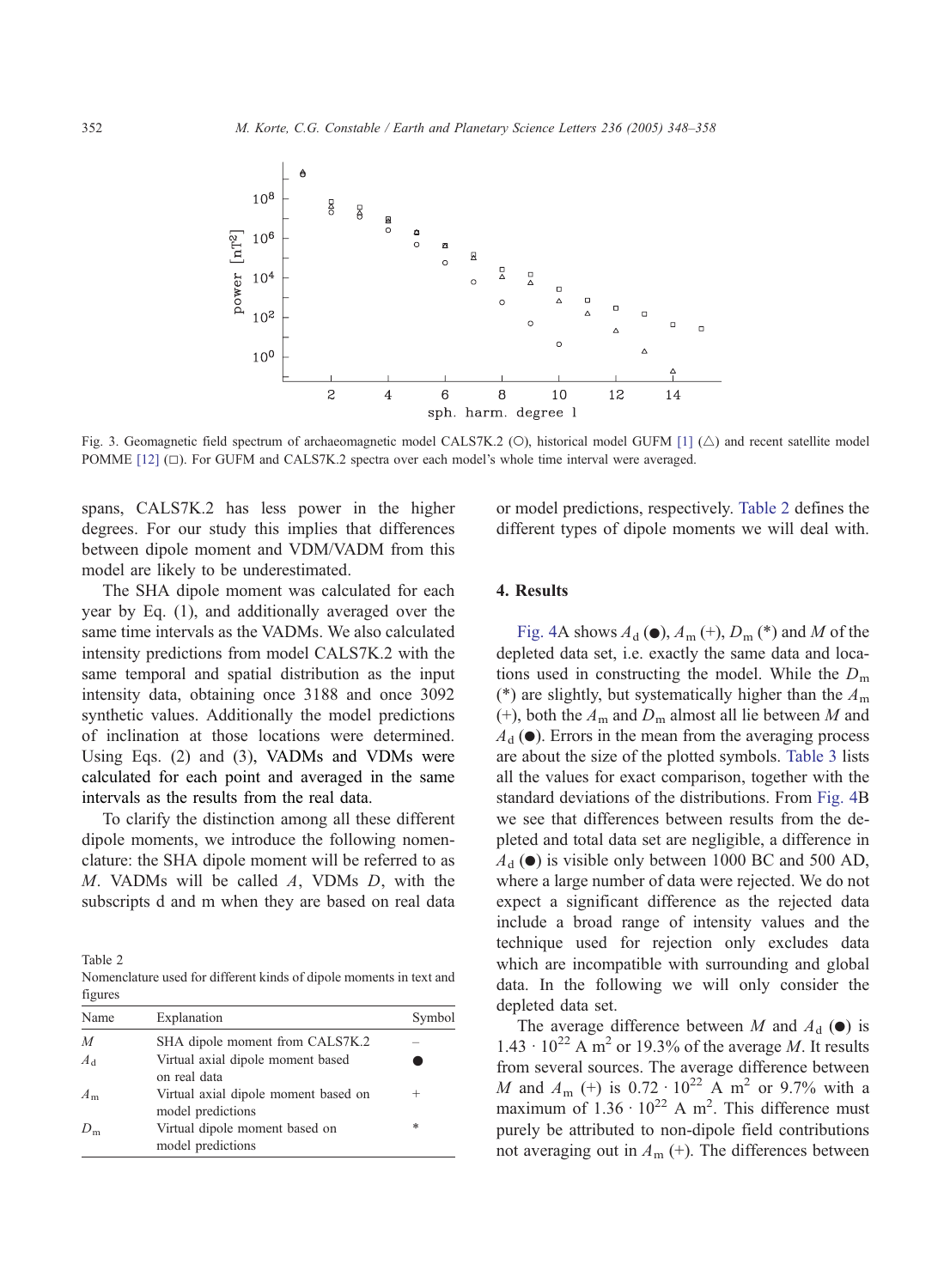<span id="page-5-0"></span>

Fig. 4. Comparison of  $A_d$  ( $\bullet$ ),  $A_m$  (+) and  $D_m$  (\*) averaged in 1000and 500-yr bins before and after 2000 BC, respectively. M of CALS7K.2 is shown both as continuous gray line and averaged over the same time intervals (gray dots). (A) Based on all 3188 intensity data, (B) based on the depleted data set. The numbers indicate how many data were averaged in each time interval.

 $A_{d}(\bullet)$  and  $A_{m}(\dagger)$  involve both data uncertainties and higher degree structure which is not resolved in the model. It amounts to  $0.71 \cdot 10^{22}$  A m<sup>2</sup> or 9.6% of M

Table 3

on average and reflects the bias of the intensity residuals in CALS7K.2: The influence of the bias on the VADMs can roughly be estimated by Eq. (2). Evaluating the constants yields the latitude-dependent relation

$$
P = \frac{0.26 \cdot 10^{22}}{\sqrt{1 + 3\cos^2\theta}} \ F \tag{4}
$$

for P in A m<sup>2</sup> and F in  $\mu$ T. The 3.6  $\mu$ T bias thus would cause VADMs predicted from CALS7K.2  $(A<sub>m</sub>)$  to be too low by  $0.9 \cdot 10^{22}$  A m<sup>2</sup> if all data came from the equator and half that value if all data came from the poles. This agrees perfectly with the observed average difference as most data come from mid-latitudes.

The standard deviation in the data for the individual averages, both 500 and 1000 yr, lies between 16.0% and 21.4% of the mean for the  $A_d$  ( $\bullet$ ), in reasonable agreement with the results obtained by McElhinny and Senanayake [\[3\]](#page-10-0) (16.3% to 29.4%) and Yang et al. [\[4\]](#page-10-0) (11% to 20%). In the undepleted data set this scatter is slightly higher. For  $A_m$  (+) and  $D_m$  (\*) the standard deviation of the depleted set lies between 5.7% and 10.7% and between 6.7% and 10.3%, respectively. This difference in VADM scatter between data  $A_d$  ( $\bullet$ ) and model predictions  $A_{\rm m}$  (+) confirms the conclusion by McElhinny and Senanayake [\[3\]](#page-10-0) that scatter of the order of 9% to 12% might be caused by experimental, rock magnetic and dating errors in archaeomagnetic intensity determinations.

Looking for systematic differences in individual regions we observe that  $A_d$  ( $\bullet$ ),  $A_d$  (+) and  $D_m$  (\*)

Values of different dipole moments and standard deviation of their distributions  $(10^{22} \text{ Am}^2)$ 

| Avg. time      | M    | $A_{\rm d}$ | $A_{\rm m}$ | $D_{\rm m}$ | $\sigma(A_d)$ | $\sigma(A_m)$ | $\sigma(D_m)$ | No. of data |
|----------------|------|-------------|-------------|-------------|---------------|---------------|---------------|-------------|
|                |      |             |             |             |               |               |               |             |
| $-4500.0$      | 5.29 | 6.85        | 6.28        | 7.10        | 1.22          | 0.56          | 0.70          | 215         |
| $-3500.0$      | 5.85 | 7.04        | 6.02        | 6.32        | 1.29          | 0.57          | 0.54          | 146         |
| $-2500.0$      | 6.87 | 8.21        | 7.49        | 7.85        | 1.63          | 0.69          | 0.81          | 233         |
| $-1750.0$      | 6.44 | 8.27        | 7.35        | 7.60        | 1.77          | 0.65          | 0.54          | 103         |
| $-1250.0$      | 8.35 | 9.97        | 9.51        | 9.25        | 1.93          | 0.57          | 0.62          | 157         |
| $-750.0$       | 9.21 | 11.10       | 10.57       | 10.72       | 2.09          | 0.86          | 0.88          | 238         |
| $-250.0$       | 8.75 | 10.61       | 9.89        | 10.23       | 2.06          | 1.06          | 0.91          | 338         |
| 250.0          | 9.07 | 10.22       | 9.39        | 9.97        | 1.89          | 0.86          | 0.79          | 393         |
| 750.0          | 8.85 | 10.74       | 9.78        | 9.81        | 1.86          | 0.90          | 0.82          | 342         |
| 1250.0         | 8.90 | 10.05       | 9.35        | 9.51        | 1.68          | 0.60          | 0.55          | 410         |
| 1750.0         | 8.25 | 8.55        | 8.18        | 8.27        | 1.37          | 0.64          | 0.55          | 517         |
| Binned average |      | 9.24        | 8.53        | 8.78        | 1.71          | 0.72          | 0.7           |             |
| True average   | 7.41 |             |             |             |               |               |               |             |

All calculations are based on the depleted data set.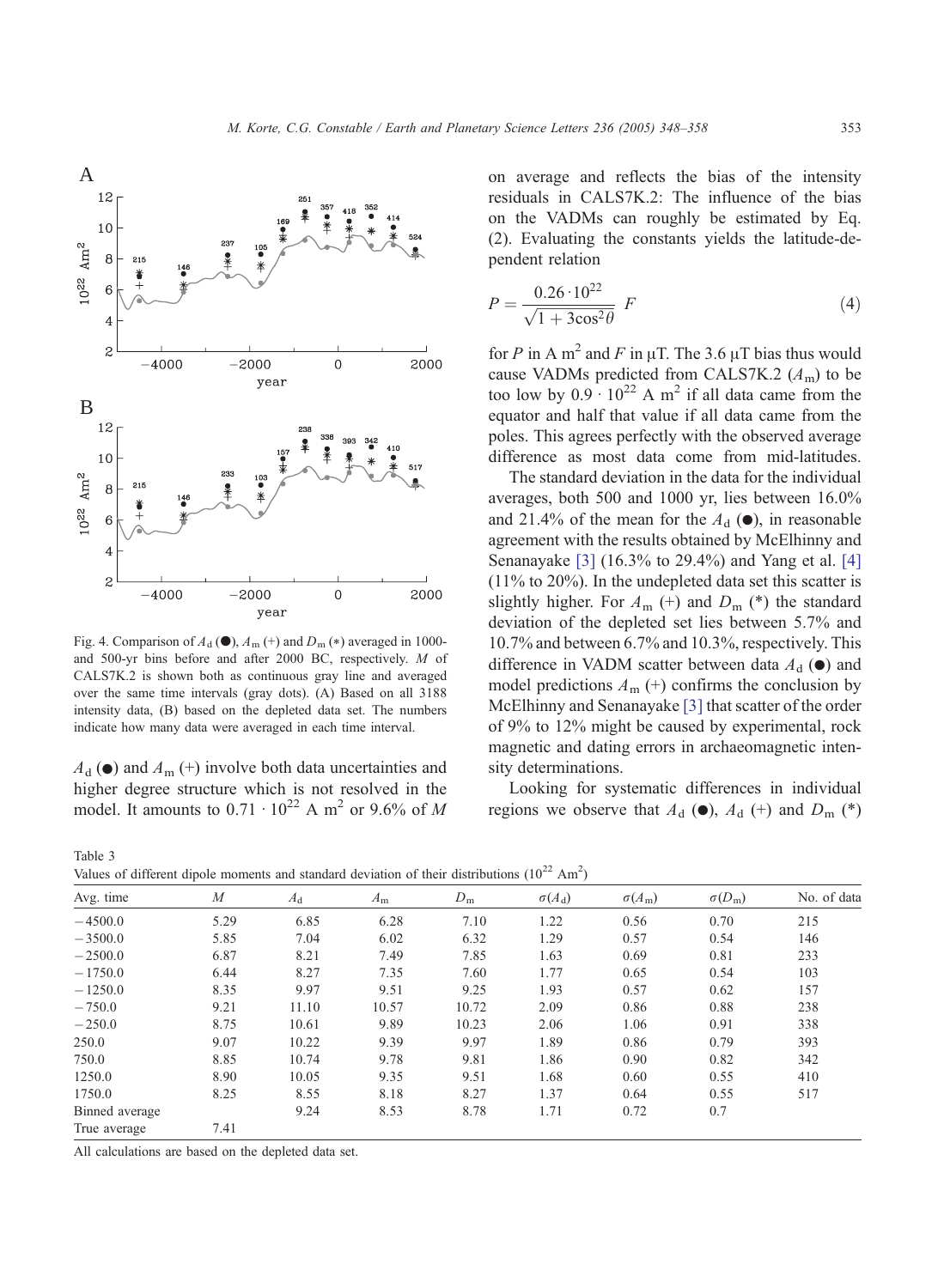are higher than M everywhere, with only a few exceptions where the number of data is too small for reliable statistics. Two examples from the depleted data set are shown in Fig. 5. We notice that on average there is a closer agreement between  $A_d$  (+) and  $D_m$  (\*) in the southern hemisphere results than in any northern hemisphere results. This reflects less non-dipolar field structure in the CALS7K.2 model there. We have to be very careful about conclusions from regional differences, however, because we run the risk of circular reasoning. While the temporal averaging of the scarce southern hemisphere data might be too poor to produce the actual average, the global average on the other hand might be strongly biased by the dominance of European and Asian data and might not be the real global average at all. The CALS7K.2 model is based on the same very unevenly distributed data and model predictions therefore might be biased in similar ways. While the average model fit to northern and



Fig. 5. Comparison of  $A_d$  ( $\bullet$ ),  $A_m$  (+) and  $D_m$  (\*) averaged in 1000and 500-yr bins before and after 2000 BC, respectively. (A) European region with large numbers of data in every temporal bin (see numbers), (B) Southern hemisphere with sparse data coverage. M of CALS7K.2 is shown as the continuous gray line and averaged over the same time intervals (gray dots) in both panels.

southern hemisphere data is comparable, a significant lack of southern hemisphere non-dipole structure in the model due to sparse data coverage is quite certain, as is the lack of higher order resolution in general compared to models from recent data.

To shed some light on this problem we carried out further comparisons with a regular grid of locations and CALS7K.2 and two recent models with higher resolution. We repeated an analysis of the kind carried out first by Smith [\[10\]](#page-10-0) and again by Barton et al. [\[11\]](#page-10-0) and McElhinny and Senanayake [\[3\]](#page-10-0) based on the IGRFs 1945 and 1975. In these studies large differences in the scatter of VADMs between northern and southern hemisphere were detected. We will study not only the statistics, but latitudinal differences in VADM  $(+)$  and VDM  $(*)$  results themselves. We use a grid with  $10^{\circ}$  spacing in latitude and longitude and average the results from circles of latitude from  $80^{\circ}$ S to  $80^{\circ}$ N. The two SHA models we use for comparison are POMME [\[12\]](#page-10-0) and GUFM [\[1\].](#page-10-0) POMME, based on satellite data with globally equally dense data coverage, is one of the current models with highest spatial resolution. GUFM is the longest continuous model based on direct field observations. Covering 400 yr this model allows us to study the success of temporal averaging on almost the right time scale. Note that for the first 240 yr GUFM's field strength is constrained by an extrapolation of the axial dipole evolution because there are no intensity measurements and that the spatial resolution increases with time due to increasing number of available data. These are, however, no serious limitations for the following study and we took into account the whole 400 yr of GUFM.

[Fig. 6A](#page-7-0) confirms the findings of the previous IGRF studies that VADM/VDM determinations and their statistical scatter have strong latitudinal dependency for the recent field. There is no temporal averaging in this case. The low in VADMs/VDMs around  $40^{\circ}$ south accompanied by high scatter will be a reflection of the South Atlantic anomaly, which is a regional, non-zonal feature. The time-scales of non-dipole secular variation might suggest that this present asymmetry is a short-lived phenomenon and latitudinal dependence should decrease with averaging over several hundred years. [Fig. 6B](#page-7-0), however, shows that 400 yr are not enough to completely average out the asymmetry. The results displayed for each latitude here are averages over the whole 400 yr time span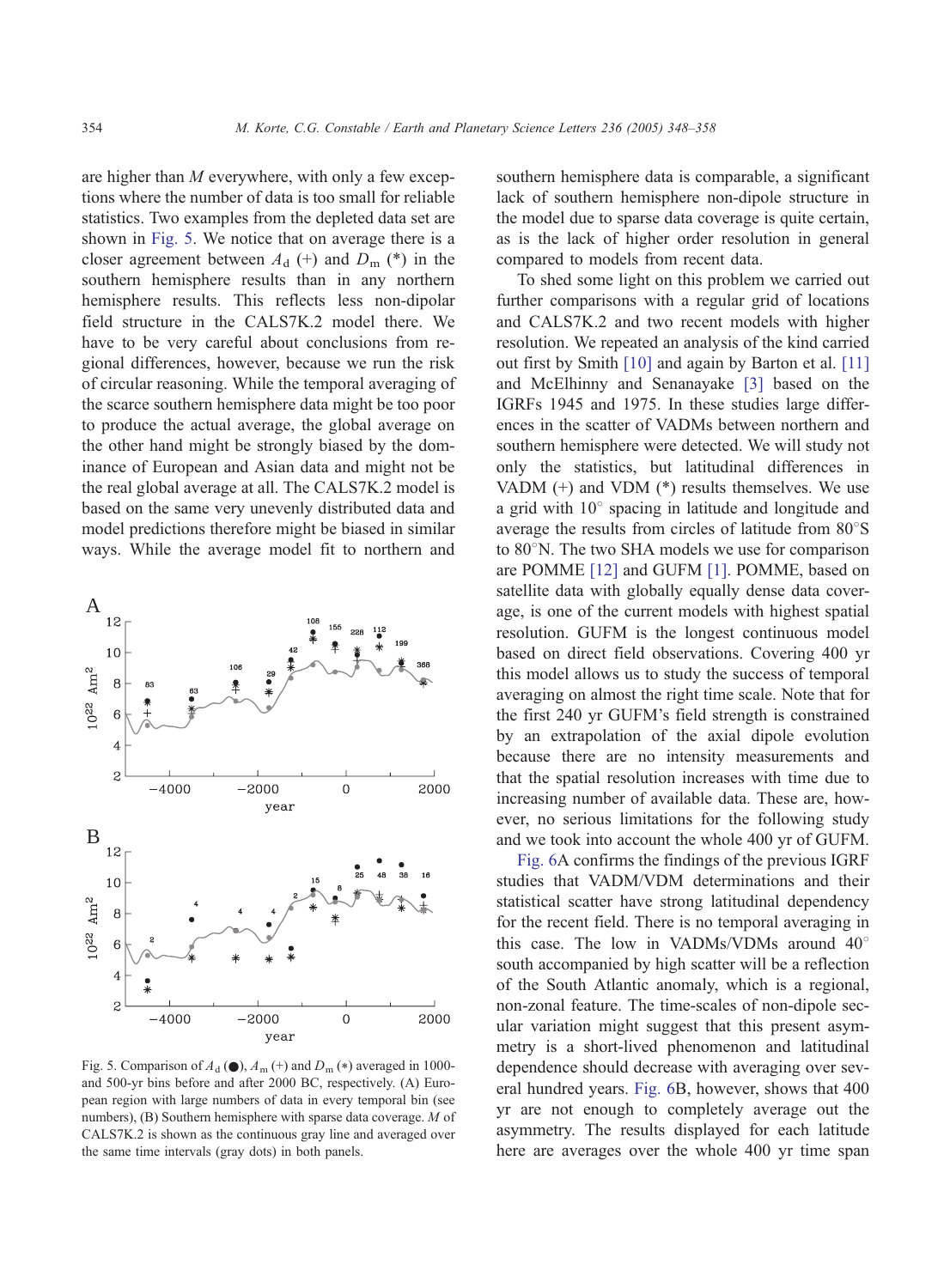<span id="page-7-0"></span>

Fig. 6. VADMs (+) and VDMs (\*) averaged over latitudinal circles (top) and standard deviation in % (bottom). The solid line is the SHA dipole moment M. (A) from POMME model, epoch 2002, (B) from GUFM model, average of 1590 to 1990.

of the GUFM model of VADMs/VDMs evaluated every 50 yr. The global VADM or VDM average is slightly higher than the SHA dipole moment, M, for both the POMME and the time-averaged GUFM results. The values are listed in Table 4. Our archaeointensity data mainly come from northern latitudes between  $10^{\circ}$  and  $60^{\circ}$ . From Fig. 6A we can estimate that for the present field an averaged VADM based on such a data distribution would be too high by about  $0.5 \cdot 10^{22}$  Am<sup>2</sup>. For the past 400 yr this effect still

Table 4 Dipole moments of different models in  $10^{22}$  Am<sup>2</sup>

| Model        |      |      | moment | VADM VDM SHA dipole Time interval |
|--------------|------|------|--------|-----------------------------------|
| <b>POMME</b> | 7.89 | 787  | 778    | 2002                              |
| GUEM         | 8.68 | 8.65 | 8.65   | 1590-1990                         |
| CALS7K.2     | 783  | 787  | 740    | 5000 BC-1950 AD                   |
|              |      |      |        |                                   |

VADM and VDM are regular grid averages, also temporally averaged for GUFM and CALS7K.2.

amounts to 0.1 to  $0.2 \cdot 10^{22}$  A m<sup>2</sup>. For CALS7K.2, the discrepancy between globally and temporally averaged VADM and average SHA dipole moment M is higher again:  $0.43 \cdot 10^{22}$  A m<sup>2</sup> as listed in Table 4. An asymmetry between the hemispheres with higher averages in the north is present over the whole 7000 yr. Two representative time periods are shown in [Fig.](#page-8-0) 7. For this analysis we averaged the VADMs in time over the same intervals as used previously, 1000 yr prior to 2000 BC and 500 yr for the most recent times. Individual values were calculated every 100 and 50 yr, respectively. It is obvious again that a data set largely biased towards the northern hemisphere will result in averaged VADMs higher than the global average. In most cases VDMs will give even higher results.

The scatter is lower in GUFM than in POMME (Fig. 6), reflecting the lower spatial resolution of and greater temporal averaging in GUFM compared to POMME in particular in the southern hemisphere. The same is true for the CALS7K.2 results ([Fig. 7\)](#page-8-0).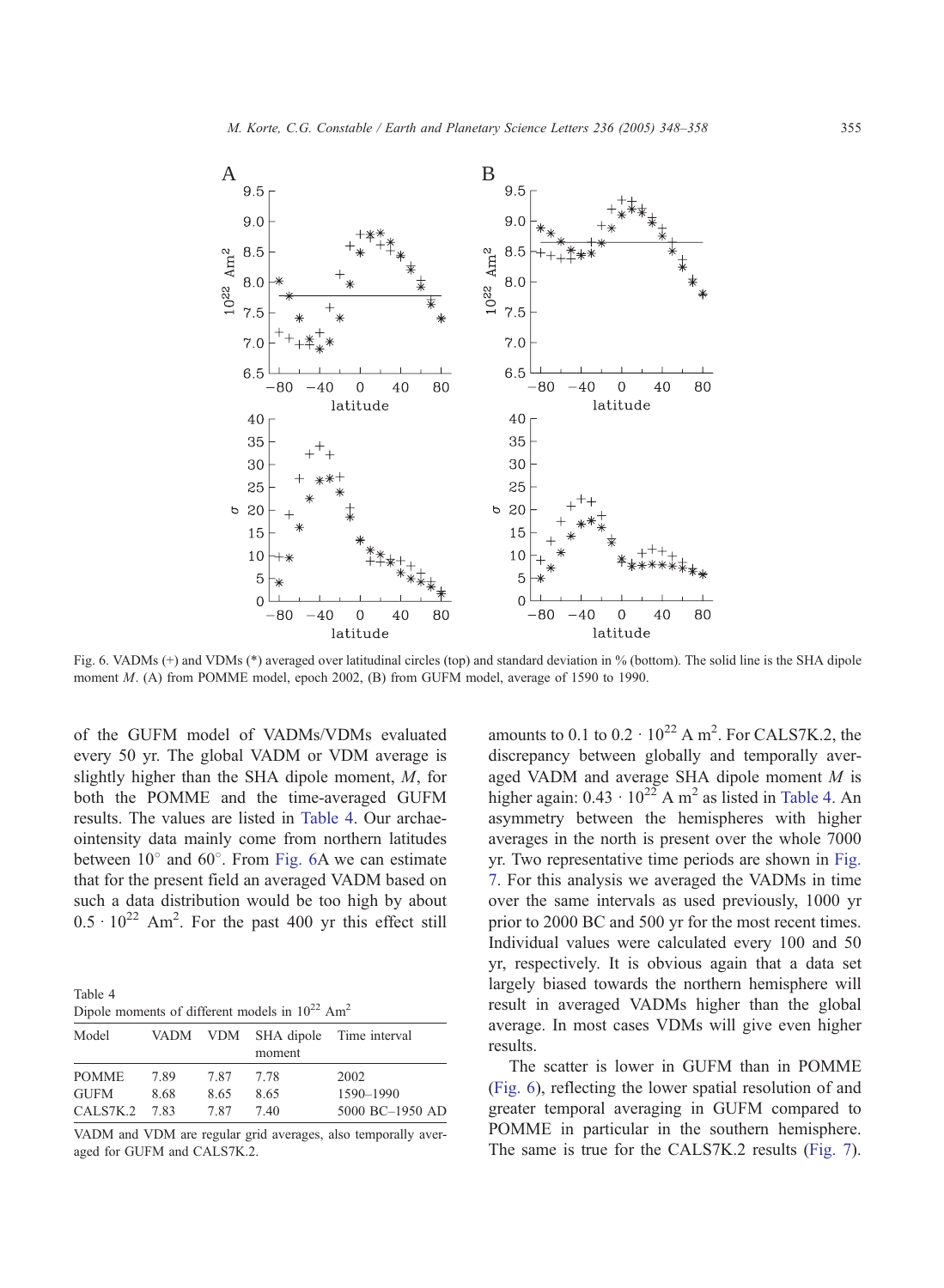<span id="page-8-0"></span>

Fig. 7. VADMs (+) and VDMs (\*) averaged on latitudinal circles and temporally from model CALS7K.2 (top) and their standard deviations in % (bottom). (A) Time interval 3000 BC to 2000 BC, (B) time interval 1500 AD to 1950 AD. The solid line is the averaged SHA dipole moment M for each interval.

The average latitudinal dependence for the interval 1500 to 1950 AD is reasonably similar to that shown by GUFM for approximately the same time, while the scatter is significantly lower for the southern hemisphere. The CALS7K.2 model does not resolve the signature of the non-zonal structure seen by GUFM in the southern hemisphere.

In Fig. 8 we show the results averaged over the entire time interval spanned by CALS7K.2. The systematically low dipole moment persists in the south-



Fig. 8. VADMs (+) and VDMs (\*) averaged over latitudinal circles and temporally over the time interval 5000 BC to 1950 AD from CALS7K.2 (left) and their standard deviations in % (bottom). The solid line is the averaged SHA dipole moment M.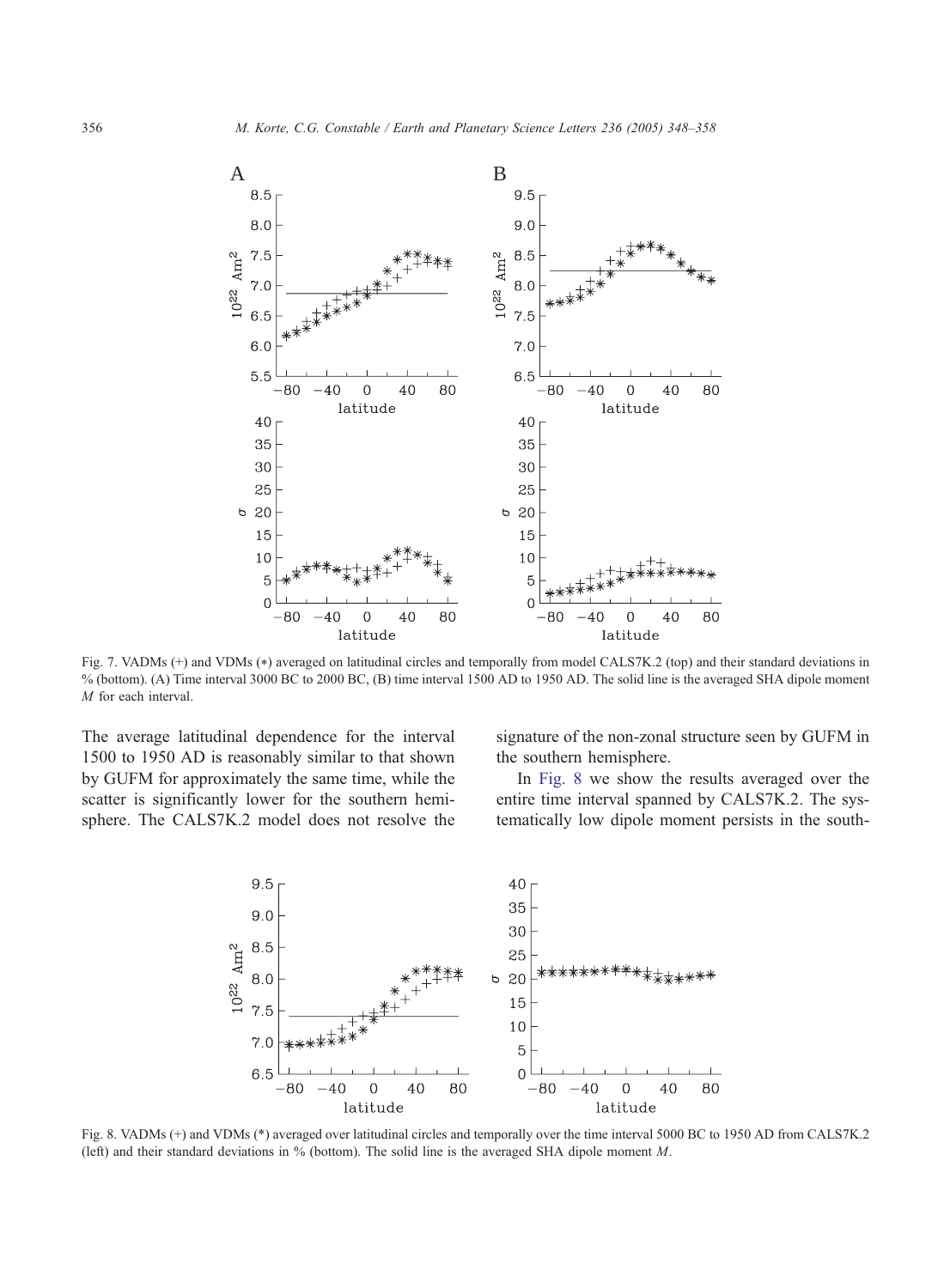ern hemisphere, but now the scatter is essentially equal at all latitudes.

# 5. Conclusions

We have presented a new estimate for the geomagnetic dipole moment based on spherical harmonic analysis for the time period 5000 BC to 1950 AD, and compared it with estimates computed by other techniques. We find that the existing estimates of the dipole moment based on paleomagnetic VADMs [\[4\]](#page-10-0) are too high by about 19%. Two factors contribute to this bias: data quality and contributions from the non-dipole field that are not eliminated despite the averaging of VADMs over 500- or 1000-yr time windows. The latter is aggravated by geographic biases in sampling.

In CALS7K.2, 3% of the paleointensity data were rejected because they were incompatible with data from the surrounding region and could not be fit by a reasonably simple spherical harmonic model. These are unlikely to be representative of the true dipole moment, but their exclusion has a minimal effect, reducing the average VADM over the 7-kyr period from  $9.27$  to  $9.24 \cdot 10^{22}$  A m<sup>2</sup>. The average data uncertainties are large (11.1  $\mu$ T), and the remaining 3092 data have been fit to this tolerance level by CALS7K.2. The intensity residuals show a slight bias: the data are under-fit by  $3.6 \mu T$  on average. This misfit cannot be accommodated in the dipole part of the field as justified above, but it explains the 9.6% average difference between the VADMs  $A<sub>m</sub>$  predicted from CALS7K.2 and the raw averages  $A_d$  computed directly from the data.

The effects of geographic sampling bias were investigated using geomagnetic field models with various temporal resolutions. The present day model, POMME, shows a strong latitudinal dependence in both the average VADM and its dispersion. The dispersion variations are related to non-zonal structure in the present field. Similar structure is seen in the 400 yr average provided by GUFM, but the magnitudes of the variations are muted by the time averaging and lower resolution in the model. In a comparable calculation for CALSK7.1 for 1500–1950 AD and for 3000 BC to 2000 BC we find that the average VADM remains strongly latitude dependent, but with diminished resolution of the structure seen in the historic data. The peak to peak variation can be as large as 20%. The dispersion also varies with latitude over these time scales strongly suggesting that neither 500 nor even 1000 yr is long enough to average out non-zonal structure in the field completely, even with a uniform, global data distribution. When similar calculations are carried out for the entire 7 kyr the latitudinal variation in VADM persists, but the dispersion becomes quite uniform with latitude, and substantially larger than for the shorter time intervals. Thus over the 7-kyr average we find no evidence for persistent hemispheric asymmetry in variability. It is unclear whether this is because there is none, or because the resolution of CALS7K.2 is inadequate to detect it. The spectra in [Fig. 2](#page-3-0) imply that there is insufficient power in the non-dipole field contributions, compared with POMME and GUFM.

Fig. 9 shows a comparison between the SHA dipole moment of CALS7K.2, GUFM [\[1\]](#page-10-0) and the discrete DGRF/IGRF models (see [http://www.ngdc.](http://www.ngdc.noaa.gov/IAGA/vmod/igrf.html) noaa.gov/IAGA/vmod/igrf.html) for the overlapping time interval since 1832. Although GUFM goes back to 1590 we only show the later part, because the dipole moment has been extrapolated in that model for the early epochs where there are no historical intensity data. The results agree well only for the last two decades of CALS7K.2 (1930 to 1950), before that the spherical harmonic models based on direct field observations for 1840–1950 are higher by up to 2.5% than from CALSK7.1 prior to 1950. Note that even for those epochs CASL7K.2 is based purely on archeo-/paleomagnetic results, no direct field observations were added. It is likely that the discrepancy is a direct result of the temporal resolution in CALS7K.2



Fig. 9. Dipole moment of CALS7K.2 (solid line), GUFM (dashed line) and the discrete DGRF/IGRF models (dots).